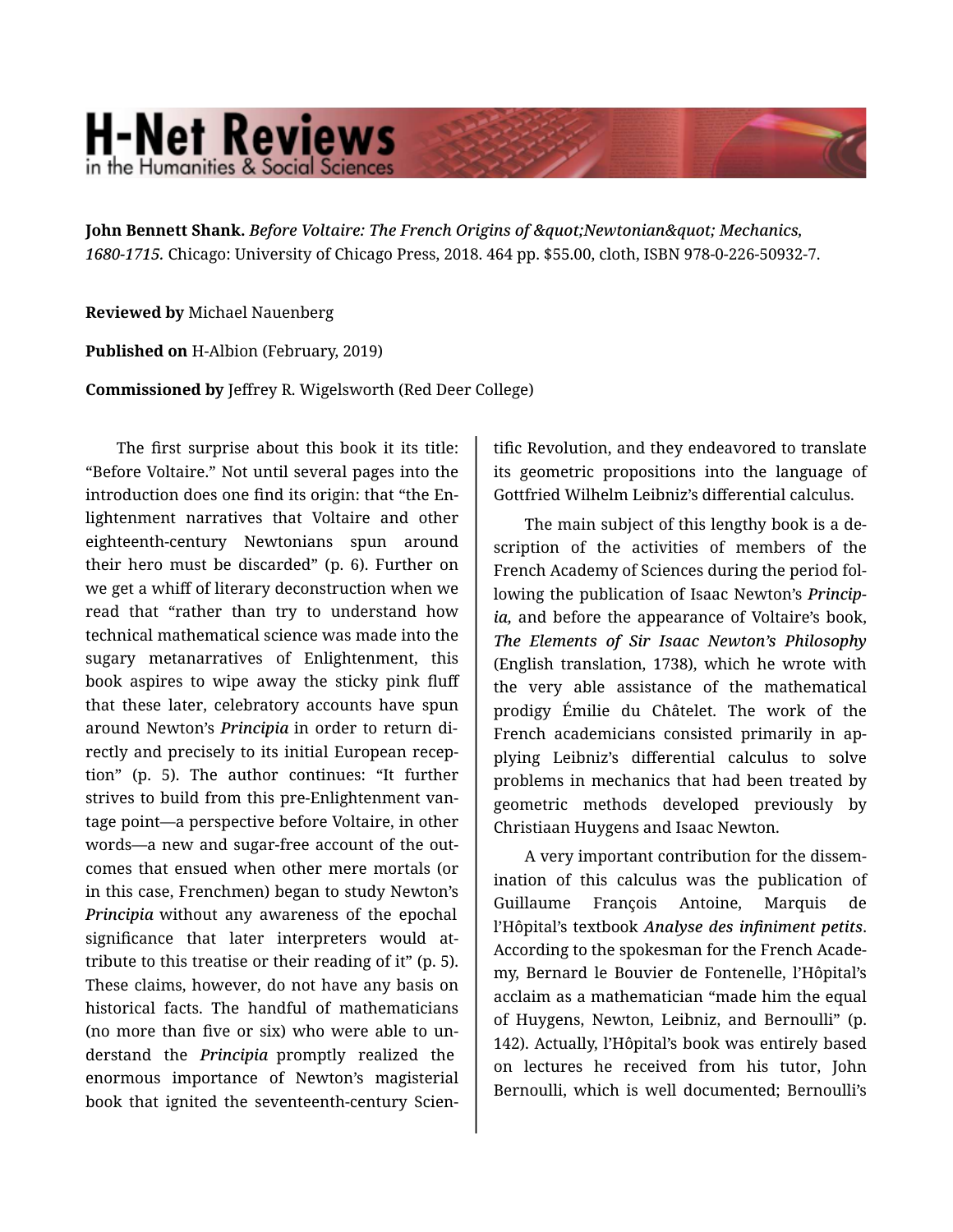*H-Net Reviews*

original lectures have subsequently been pub‐ lished.

The central figure among the French academicians who are the focus of the polemics in this book is Pierre Varignon. There is endless rep‐ etition to his so-called "new science of motion" without any explanation of what this new science was supposed to be. According to *Before Voltaire*, "a pervasive historiographical tradition in fact makes Newton the primary author of Varignon's new science of motion" (p. 115). In this under‐ standing, Newton's *Principia* brings all the essen‐ tial elements needed for his science into the world in 1687, and the French origination of analytical mechanics is reduced to Varignon's transcription and then translation of Newton's science as found in the *Principia* into idioms more familiar to his Continental mathematical colleagues. "This book offers a very different account of this history,*"* Shank writes. "Varignon's analytical mechanics is misunderstood, I argue, if it is conceived as the ra‐ tionally determined overshoot of Newton's prior work in the *Principia"* (p. 115). Shank claims fur‐ ther that "analytical mechanics is especially mis‐ represented when it is described as a mere dis‐ semination of the oracular scientific light said to have begun radiating out of Newton's *Principia* after 1687" (p. 115). And furthermore, "nowhere in the archive of French mathematics in the years around 1700 does one find any anxiety about this influence, or any sense that Varignon's work was ever conceived as anything other than an original scientific achievement" (p. 255). On the contrary, as Niccolò Guicciardini pointed out in his book, "the *Principia* was clearly his starting point."[1]

In the 1700 issue of the *Memoires de L'Academie Royale* Varignon published a paper entitled (in translation), "General Manner to De‐ termine the Forces, the Velocities, the Location and the Times ... for Rectilinear Motion." It gives for the first time the now familiar equations of motion for classical dynamics in the language of Leibniz's differential calculus. Varignon deserves

the credit for this achievement, which is generally accorded to Leonard Euler. But it is incorrect to call Varignon's mathematical transcription "a new science of motion" as claimed in *Before Voltaire*. One of Varignon's main applications of his result was to express Newton's proof of Proposition 39 into the language of the calculus.

Actually, in numerous instances the discus‐ sion in *Before Voltaire* reveals that its author does not understand the relevant mathematics. For ex‐ ample, he states that Newton "insistently de‐ ployed his more complicated, cumbersome, and abstruse synthetic method of first and last ratios in the *Principia* to secure the epistemological foundations of his work. This even though he pos‐ sessed a more transparent and economical analyt‐ ical approach that he could have used instead" (p. 130). But Newton could not have used his analytic approach (Fluxions), because at the time of the first publication of the *Principia,* in 1687, it was unknown. Besides, in correspondence with Ed‐ mond Halley he argued that his geometrical method was superior. Newton supported this method in the *Principia*, in Lemmas 1-10, with added Corollaries, and two related Scholia that do not contain anything "complicated, cumbersome, or abstruse" except for a mathematically illiterate reader. Newton remarked to William Derham, who later advised a friend, that "to avoid being baited by little smatterers in Mathematicks ... [he] designedly made his *Principia* abstruse; but yet as to be understood by able Mathematicians."[2]

Another mathematical nonsensical claim in *Before Voltaire* is that Cavalieri found "an aggre‐ gate of parallel lines of a given figure to be equal to the area of that figure," and that the "problem of quadrature, is the problem of producing a recti‐ linear figure equal to a curvilinear one" (p. 150). Quadrature was the name given at the time to the *area* enclosed by a bounded curve, and it is calcu‐ lated by the integral calculus.

The only revelation I found in *Before Voltaire* is that Fontenelle anticipated Francesco Algarotti's